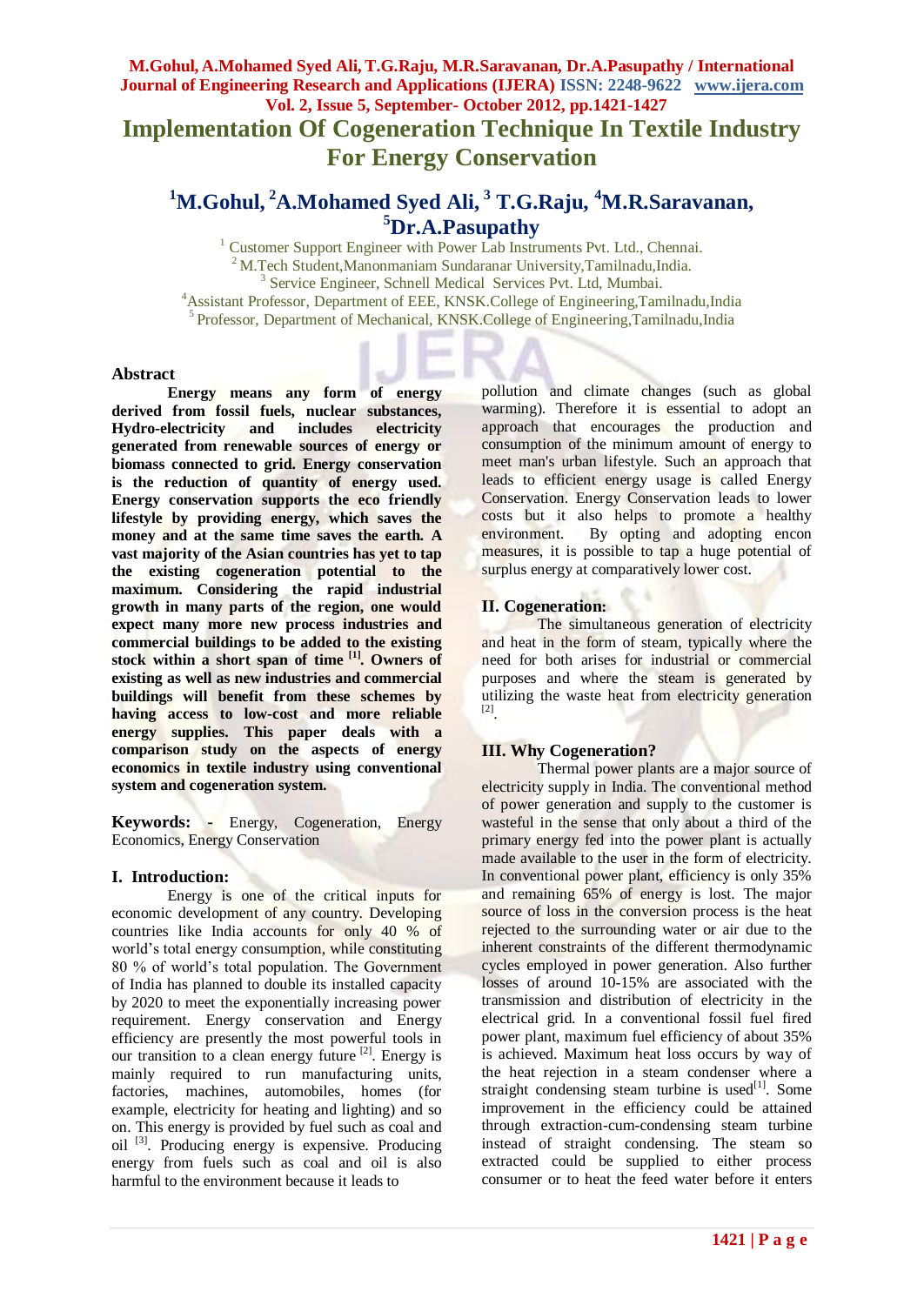into boiler. The rejected heat energy from the steam turbine is most efficiently used to meet the thermal energy requirement for cogeneration system. The overall efficiency of around 80-85%.

#### **IV. Merits of Cogeneration:**

1. Cogeneration results more efficient use of fuel, and corresponding reductions in the emissions of SO2, NOx and  $CO<sub>2</sub>$ .

2.One often misleadingly compares the efficiency of cogeneration around 85% with the efficiency of power generation facilities (i.e. condensing power plants) in the order of 40%. For a correct comparison, one must take the weighted average of the efficiency of power and heat production and compare it with the efficiency of cogeneration.

3.With separate production of heat in modern boilers, efficiency will be significantly above 85%, and with condensing gas boilers even close to 100%. For condensing power stations, such as gas-fired combined-cycle plants, whose market share can only increase, efficiency approaches 60%. As a result, the advantages of cogeneration have a tendency to decrease.

4.With a proper comparison between separate or combined production of heat and power in modern facilities, the energy advantage amounts to 15-20%, which is still significant from an ecological viewpoint? Where feasible, this advantage should be exploited.

## **V. Implementation of Cogeneration System in Textile Industry:**

## **A. Overview**

The Indian textile Industry is currently one of the largest and most important sectors in the economy in terms of output, foreign exchange earnings and employment in India. Textiles account for 20 per cent of India's industrial production and around 35 per cent of its export earnings.

The total production of fabrics in all the three sectors combined was around 42 billion square meters, with 59 % of the total fabric production produced by the power loom sector, 19 % by the handloom sector, 17 % by the knit yarn sector, and the rest by the organized mill sector  $[2]$ . The textile industry is a self -reliant industry from the production of raw materials to the delivery of final products with considerable value addition at each stage of processing.

#### **B. Contribution to Economy:**

It accounts for 9% of GDP, for nearly 20% of the total national industrial production and 35% of the export earnings, making it India's largest net foreign exchange industry. This industry contributes less than 1.5 % to the gross import bill of the country. It directly employs 35 million workers and has widespread forward and backward linkages with

the rest of the economy, thus providing indirect employment to many more millions.

## **VI. Types of Textile Sectors:**

The textile industry has three main sectors

- Organized Mill sector (Traditional weaving and spinning)
- PowerLoom sector (Mechanized Looms)
- HandLoom sector*.*

It also includes the sub-sectors which are common in industries

- Spinning
- Weaving
- Knitting
- Garmenting

Manmade fibres account for around 40 per cent share in a cotton-dominated Indian textile industry. India accounts for 15% of world's total cotton crop production and records largest producer of silk. It is the second largest employer after the agriculture sector in both rural and urban areas. India has a large pool of skilled low-cost textile workers, experienced in technology skills. Almost all sectors of the textile industry have shown significant achievement. The sector has shown a 3.66 per cent CAGR over the last five years. Cost competitiveness is driving the penetration of Indian basic yarns and grey fabrics in international commodity markets.

## **VII. Textile Production:**

Fiber processing Involves

- Spinning
- Weaving
- Knitting machines
- Dyeing and printing
- Other finishing process

#### **A. Spinning:**

It is the Process of twisting the fiber. The

amount of twist given the yarns determines various characteristics. Light twisting yields soft-surfaced fabrics, whereas hard-twisted yarns produce hardsurfaced fabrics, which provide resistance to abrasion and are less inclined to retain dirt and wrinkles. Hard twisted yarns are used in producing hosiery and crepes*.* 



#### Fig. 1: Spinning Section **B. Weaving:**

Two sets of yarns, called the warp and the woof (more commonly filling, or weft) are used in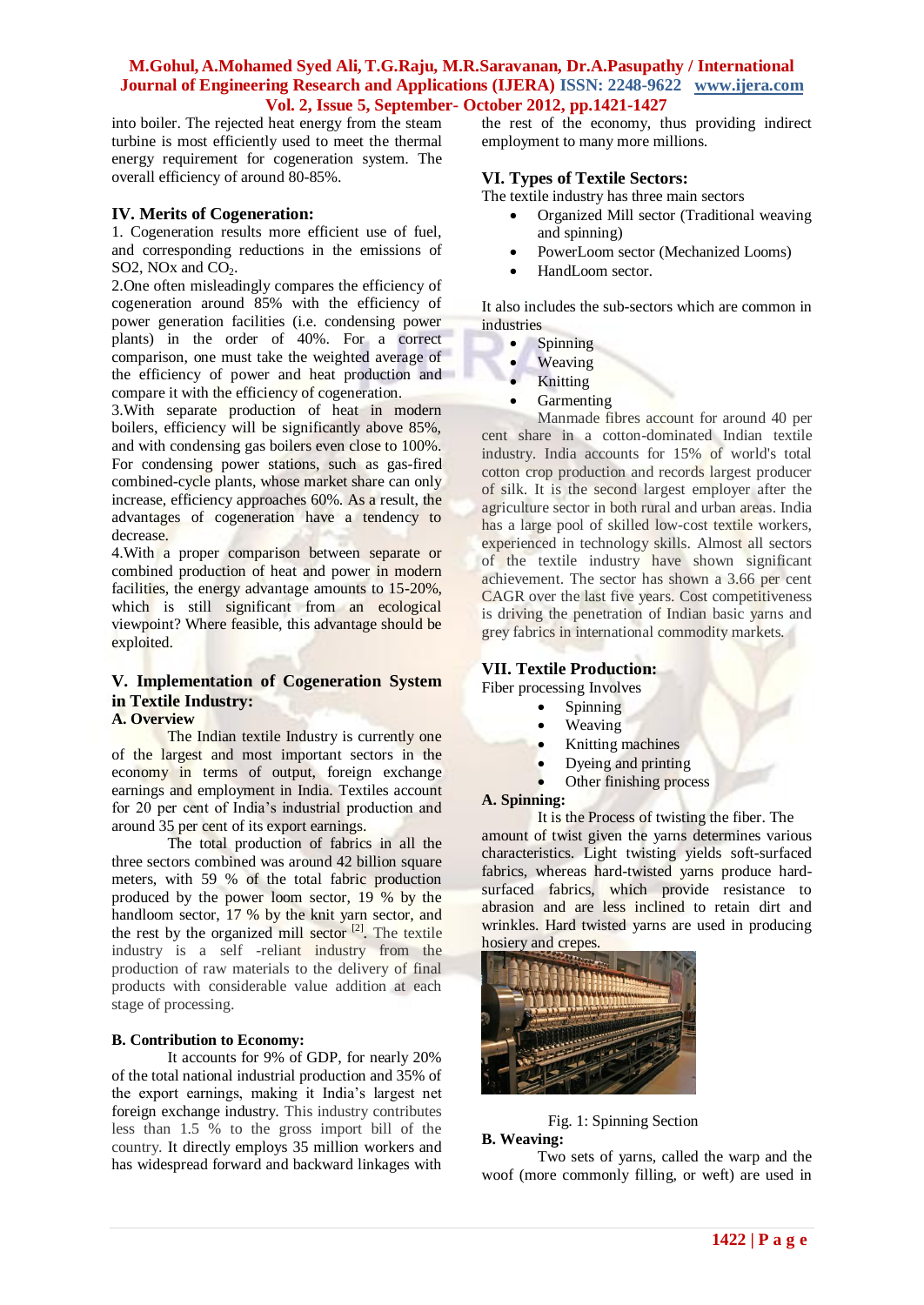weaving, which is carried out on a mechanism known as a loom. Warp yarns run along the length of the loom; filling yarns run across it. Different patterns and textures are achieved by varying the number of warp yarns and by altering the sequence in which they are raised or lowered.



Fig. 2: Weaving Section

## **C. Dyeing and Printing:**

The fabrics can be dyed after weaving or knitting is completed (piece-dyed).The loose fibers can be dyed in a vat (stock-dyed) or the yarn or filament can be dyed before weaving (yarn-dyed).

## **D. Types of Fiber:**



Fig. 3: Fiber Classification

**E. Process Involved in Rayon Fiber Manufacture**





Fig. 4: Physical Process

#### **SHREDDING**

The pressed alkali cellulose is shredded mechanically to yield finely divided, fluffy particles called "crumbs". This step provides increased surface area of the alkali cellulose, thereby increasing its ability to react in the steps that follow**.**

#### **AGING**

`The alkali cellulose is aged under controlled conditions of 18-30°C in order to depolymerize the cellulose to the desired degree of polymerization. In this step the average molecular weight of the original pulp is reduced by a factor of two to three

#### **XANTHATION**

In this step the aged alkali cellulose crumbs are placed in vats and are allowed to react with carbon disulphide under controlled temperature (20 to 30° C) to form cellulose xanthate viscous orange colored solution called "viscose", which is the basis for the manufacturing process is produced

## **DISSOLVING**

The yellow crumb is dissolved in aqueous caustic solution. The large xanthate substituents on the cellulose force the chains apart, reducing the interchain hydrogen bonds and allowing water molecules to solvate and separate the chains

#### **RIPENING**

The viscose is allowed to stand for a period of time to "ripen". Two important processes occur during ripening .Redistribution and loss of xanthate groups.

#### **FILTERING**

The viscose is filtered to remove undisclosed materials that might disrupt the spinning process or cause defects in the rayon filament.

#### **DEGASSING**

Bubbles of air entrapped in the viscose must be removed prior to extrusion or they would cause voids, or weak spots, in the fine rayon filaments

#### **SPINNING**

spin bath containing *Sulphuric acid, Sodium sulphate, Zinc sulphate* -for acidification - to impart a high salt content for coagulation of viscose,- exchange with sodium xanthate to form zinc xanthate, to cross-link the cellulose molecules respectively. Slow regeneration of cellulose and stretching of rayon will lead to greater areas of crystallinity within the fiber, as is done with hightenacity rayon.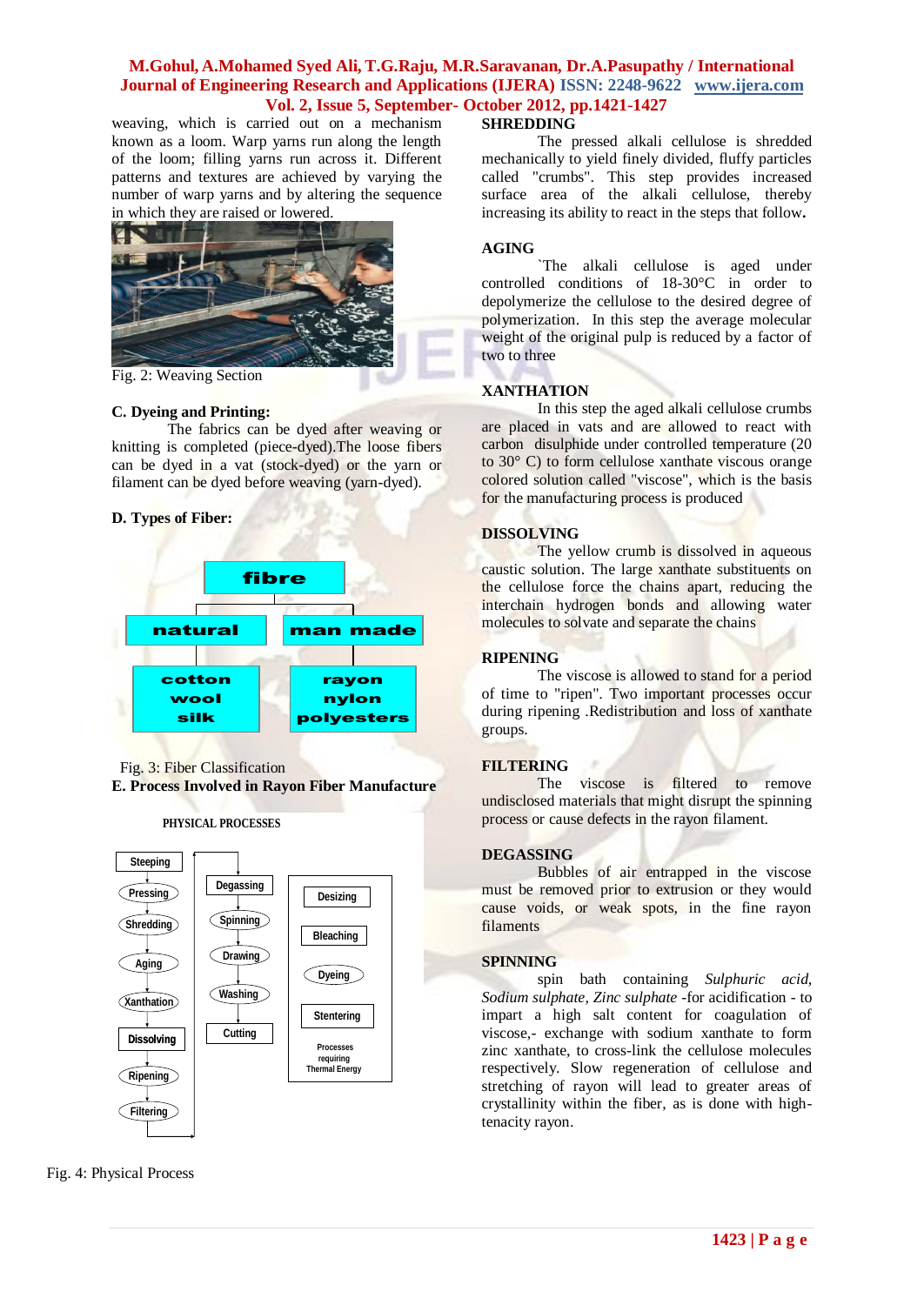#### **DRAWING**

The rayon filaments are stretched while the cellulose chains are still relatively mobile. This causes the chains to stretch out and orient along the fiber axis. Washing the freshly regenerated rayon contains many salts and other water soluble impurities which need to be removed

#### **CUTTING**

If the rayon is to be used as staple, the group of filaments (termed "tow") is passed through a rotary cutter to provide a fiber which can be processed in much the same way as cotton

The Process which require heat energy are

#### **Bleaching**

This operation is done to remove the natural colouring pigments. Cloth is maintained at steam pressure of 2 to 3 atm

#### **Dyeing**

In this process cloth is passed through the dye which is all time maintained at  $60^{\circ}$ C

#### **Drying**

Here the cloth before passed on to the printing process is dried in drying ranges which are kept hot by 3.5 atm steam

#### **Stentering**

Here the dimensions of the cloth are stabilised. Cloths are passed through hot chamber and the cloth is pulled to the required dimension with 4 atm steam.

#### **VIII : Results & Discussion:**

Annual Production: 200000 mtrs of rayon Electricity Requirement : 800 kW Process Heat Requirement For Dyeing &Bleaching : 7.5Tonnes/hr @3 bar/150°C Drying : 5.5 Tonnes/hr@7bar/200°C



DR YING **ECONOMISER** PID

Fig. 6: *5.5T/hr @ 7 bar/200*°C

## **A. Conventional system:**

**Assumption** Efficiency of Boiler  $= 75\%$ Calorific value of firewood  $=$  3500 kcal/kg Cost of firewood  $=$  Rs.700/tonne Operating days  $= 330 \text{ days}$ **Boiler 1** Outlet condition  $= 3<sup>6</sup>2<sup>o</sup>$ Steam requirement  $= 7.5$ tonnes/hr  $\cos t = \text{Rs.7000000} / \text{Mw}$ **Boiler 2** Outlet condition  $= 7 \text{bar}/200 \degree \text{c}$ Steam requirement  $= 5.5$ tonnes/hr  $Cost = Rs.6000000/Mw$ Heat output from boiler 1  $= 7.5 \times 10^3 (2760.4 - 546.3)$  3600  $= 4.612 \text{ MW}$ Heat output from boiler 2  $= 5.5 \times 10^3 (2844.2 - 546.3)$  3600  $= 3.510 \text{ MW}$  $Total output = 8122 kW$ Heat input to boiler  $= 8122$  0.75  $= 10.829$  MW Mass flow rate of fuel  $= 10829$ 

 3500x4.186  $= 0.7391$ kg/sec Mass of fuel/annum  $= 0.7391x3600x24x330$  $= 21073219$  kg/annum Fuel cost  $= 700 \times 21073219$  $=$  Rs.1.47 $\alpha$ crores **Capital investment cost** Cost of boiler  $1 = 7000000 \text{ x } 4.612$  $=$  Rs.3.23 crores Cost of boiler  $2 = 6000000 \times 3.510$  $=$  Rs.2.10 crores Total investment  $\cos t = \text{Rs } 0.533$  crores **Utility cost**  Interest  $\omega$  12% = Rs.0.6396 crores Depreciation  $\omega$  10% = Rs.0.533 crores Operating& Maintenance cost@5%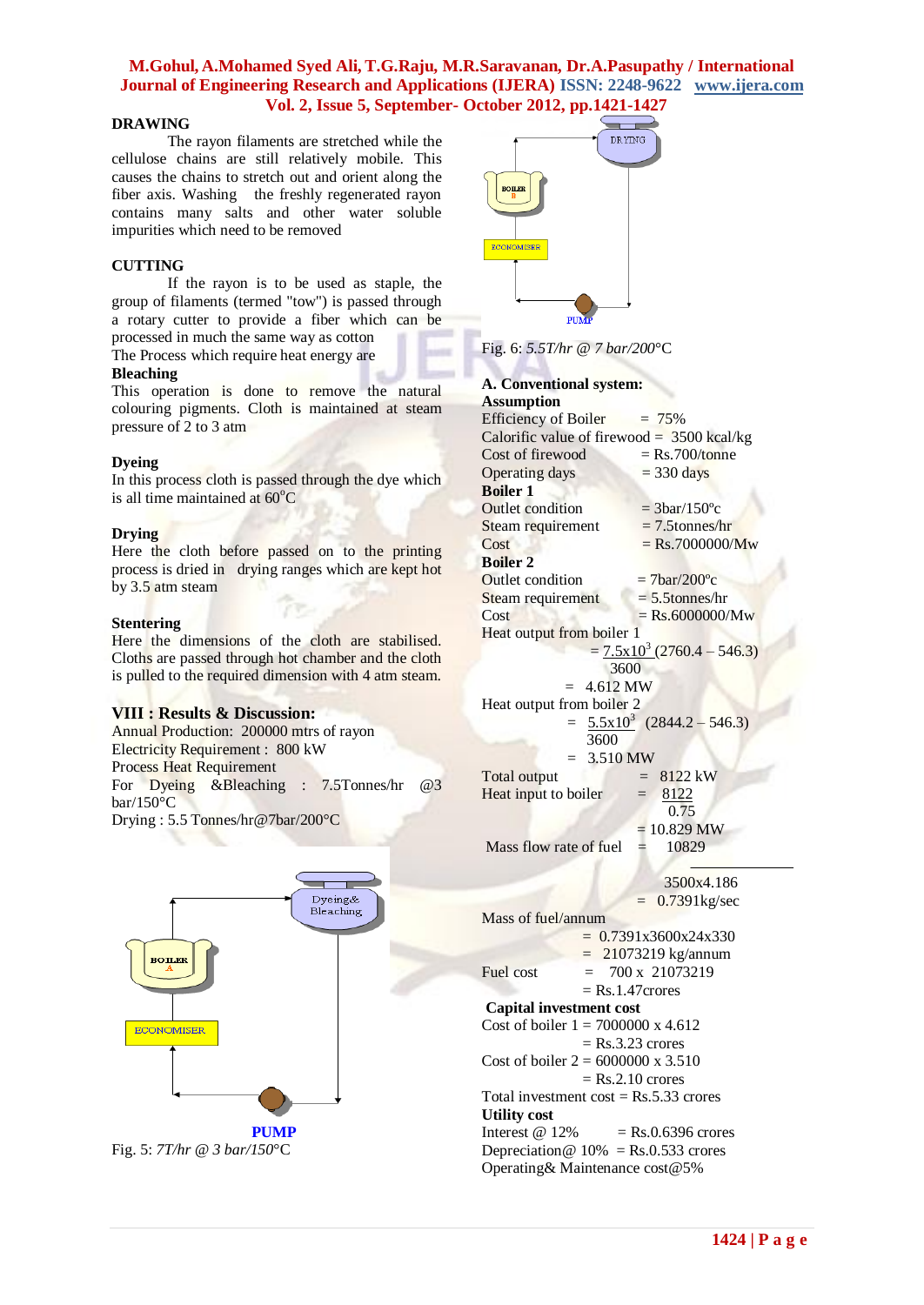$=$  Rs.0.2665 crores Utility  $cost = Rs. 1.44$ crores **Total expenditure**  Total expenditure  $=$  Fuel cost  $+$  Utility cost  $= 1.47 + 1.44$  $=$  Rs.2.9 crores

#### **B. Cogeneration System: Assumption**

Outlet condition  $= 70$  bar/ 450 $^{\circ}$ c Efficiency of Boiler  $= 75\%$ Cost of boiler  $=$  Rs.8000000/MW Efficiency of Turbine  $= 88\%$ Cost of Turbine  $=$  Rs.1 crore/ MW Calorific value of firewood =  $3500$  kcal/kg Cost of firewood =  $Rs.700/tonne$ Operating days  $= 330$  days



Fig. 7: Topping Cogeneration Cycle

#### **Power output from turbine**

 $Input = Output$  $m_1h_1 = (p / 0.88) + m_2h_2 + m_3h_3 + m_4h_4$  $13x10^3$  (3285) = ( p / 0.88)+ 6.0x10<sup>3</sup> 3600 3600 (2762)+  $\frac{5.5 \times 10^3}{2}$  (2724) +1.5x10<sup>3</sup> 3600 3600 (2665 )

Power output  $= 1.75$  MW Electricity produced / annum  $= 1750x24x330$  = 13860000kWh Heat output from boiler  $=$   $\frac{13x10^3}{x}$  (3285-546.3) 3600  $= 9893kW$  $= 9.893$  MW Heat input to boiler  $= 9893$  0.75  $= 13.19$  MW

Mass flow rate of fuel  $=$  13190 3500x4.186  $= 0.9002 \text{ kg/sec}$ Mass of fuel/annum  $= 0.9002x3600x24x330$  = 25666502 kg/annum Fuel cost =  $700 \times 25665.5$  $=$  Rs.1.79 cr **Unit Cost** 17900000 13860000  $=$  Rs 1.3 **Capital investment cost** Cost of boiler =  $8000000 \times 9.893$  $=$  Rs.7.9 crores Cost of turbine =  $10000000 \times 1.75$  $=$  Rs.1.75 crores Total investment  $cost = Rs.9.33$  crores **Utility cost**  Interest  $\omega$  12% = Rs.1.1196 crores Depreciation @  $10\% = \text{Rs.}0.933$  crores Operating& Maintenance cost@5%  $=$  Rs.0.4665 crores Utility cost  $=$  Rs.2.52 crores **Total expenditure**  Total expenditure = Fuel cost + Utility cost  $=$  Rs.4.31 crores

#### **Savings**

Total power produced  $= 1750 \text{ kW}$ Power required  $= 800 \text{ kW}$ Excess power available  $= (1750 - 800)$  $= 950$  kW Cost savings if purchased from E.B  $= 800x24x330(4.75-1.3)$  $=$  Rs2.19 crores Cost savings if sold to E.B  $= 950x24x330x2.5$  $=$  Rs. 1.88 crores Total savings through electricity  $= 2.19 + 1.88$  $=$  Rs4.07 crores

Increase in expenditure3600  $=$  (Total expenditure in cogeneration) – (Total expenditure in conventional system)

 $= 4.31 - 2.91$  $=$  Rs.1.4 crores Net savings  $=$  (Savings through Electricity) – (Increase in expenditure)  $= 4.07 - 1.4$  = Rs.2.67crores Increase in investment  $=$  (Investment in Cogeneration) – (Investment in conventional System)

 $= 9.33 - 5.33$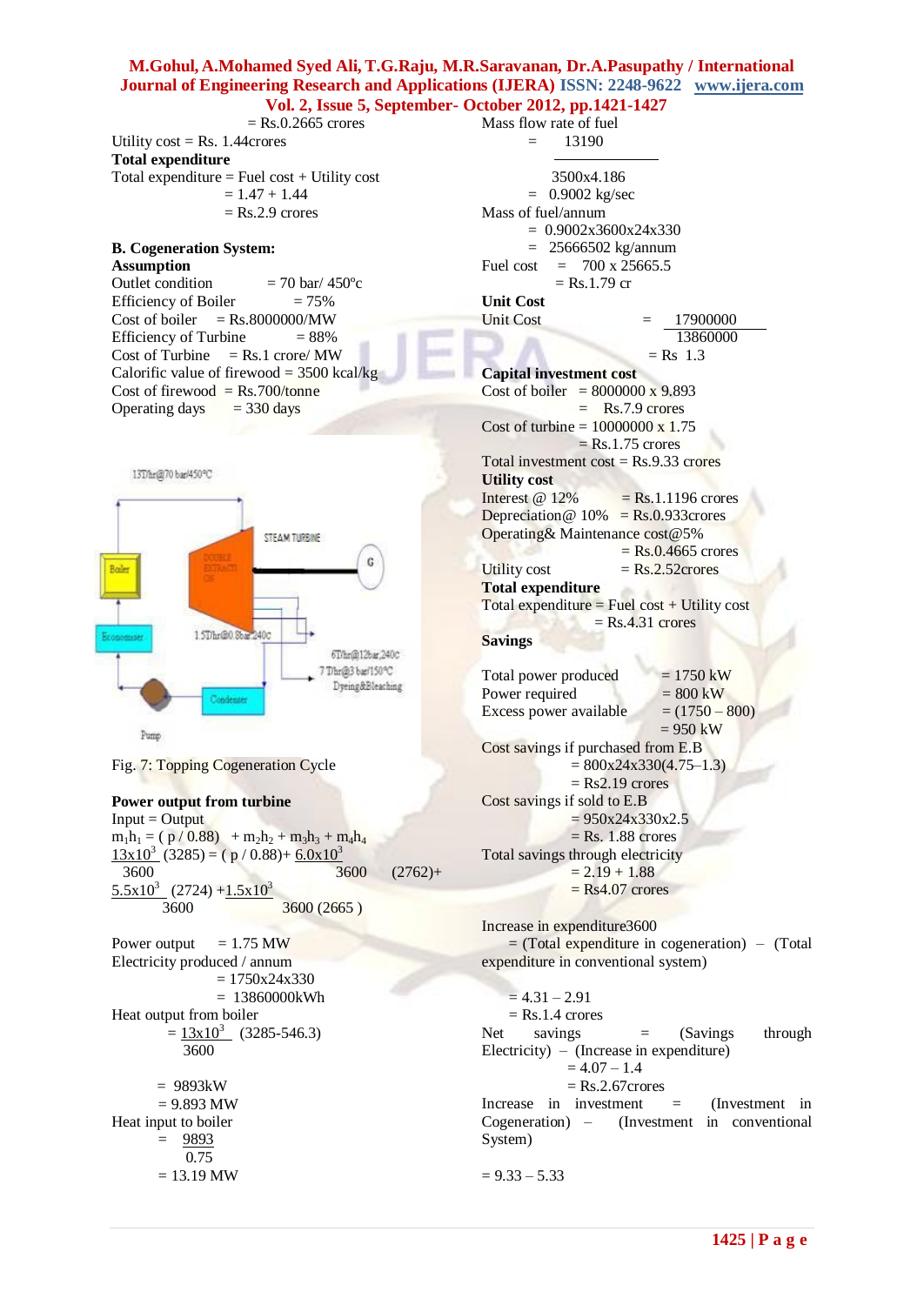$=$  Rs 4 crores

**Simple payback = Increase in investment**

 **Net savings**  $= 4.00$  **2.67**  $=$  1.5  **= 1 year & 6 months**

## **IX. Conclusion:**

Conservation and efficient utilization of energy resources play a vital role in narrowing the gap between demand and supply of energy. Energy conservation is the quickest, cheapest and most practical method of overcoming energy shortage. Many communications consider the development of cogeneration, next to more use of renewable energy as one of the most important instrument for CO2 reduction. Decentralized cogeneration is considered of paramount importance. The feasibility of installing Cogeneration in a Textile mill with processing capability is studied and the results favor the setting up of a cogeneration facility with a payback period of 2 to 3 years. This study clearly shows that in the economical point of view and the energy saving potential point o f view the proposal system satisfies the entire requirement and hence the setting up of Cogeneration facility is recommended. It is encouraging to note that there are already a large number of cogeneration plants which have been commissioned in some Asian countries in the last decade or so. Considering the developments that can be expected, decentralized cogeneration facilities are unlikely to play the role attributed to them by 2020 in many studies.

## **References:**

- [1] Sood A.K. (1997), "Commercial role of cogeneration in petrochemical industry",<br>Proceedings cogeneration Asia 97 Proceedings cogeneration Asia conference, AIC Conferences, Singapore,
- [2] Srisovanna P. (1998), "Case study of cogeneration in textile sector", Proceedings ESCAP South-East Asia Sub-regional<br>Seminar on Promotion of Energy Seminar on Promotion of Efficiency and Pollution Control through Cogeneration, Hanoi, 10-11 November 1998.
- [3] Patel M.M. and Raheja P.R. (1996), "Case study presentation on cogen project and benefits at South India Paper Mills", Proceedings CII Energy Summit'96, Chennai 11-14 September 1996.
- [4] Low L. (1997), "Investing in cogeneration for efficiency, competitiveness, reliability and ease of operation at Kilang Sawit United Bell", Proceedings Cogeneration Asia 97 conference, AIC Conferences, Singapore, 25-26 November 1997.
- [5] Le Scraigne Y. (1994), "The first IPP project developed in Thailand – The Map

Ta Phut cogeneration plant", Proceedings 1994 Cogeneration Conference, AIC Conferences, Bangkok, 20-21 June 1994.



M.Gohul received his B.E degree in Electrical and Electronics Engineering from KNSK College of Engineering, Nagercoil under Anna University of Technology Tirunelveli, TamilNadu in 2011.

Now he is working as a Customer Support Engineer with Power Lab Instruments Pvt. Ltd., Chennai.He has already published many papers in international journals and conference proceedings. He is highly expertise in the project development related to Renewable Energy sources and his area of interest includes Energy conservation and Renewable Energy source. He is the member of Solar Energy Society of India (SESI), New Delhi and Energy and Fuel Users' Association of India (ENFUSE), Chennai.



A. Mohamed Syed Ali received his B.E degree in Electrical and Electronics Engineering from KNSK College of Engineering, Nagercoil Under Anna University of Technology, Tirunelveli, TamilNadu, India in 2011.Now he is pursuing his M.Tech degree in Computer & Information Technology from Manonmaniam Sundaranar University, Tirunelveli, Tamilnadu. He has already attended several conferences in the field of Solar Energy, Energy conservation in buildings, cogeneration and published papers in international journals and conference proceedings. His area of interest includes Energy conservation, Renewable Energy, Networking and Mobile Communication. He is the member of Solar Energy Society of India(SESI),New Delhi and Energy And Fuel Users' Association of India(ENFUSE),Chennai.



T.G. Raju received his B.E degree in Electrical and Electronics Engineering from KNSK College of Engineering, Nagercoil under Anna University of Technology,

Tirunelveli, TamilNadu in 2011. Now he is working as a Service Engineer with Schnell Medical Services Pvt. Ltd, Mumbai. He has already attended several conferences in the field of Solar Energy and Energy conservation and published papers in international journals and conference proceedings. His area of interest includes Power electronics application in Renewable Energy sources.